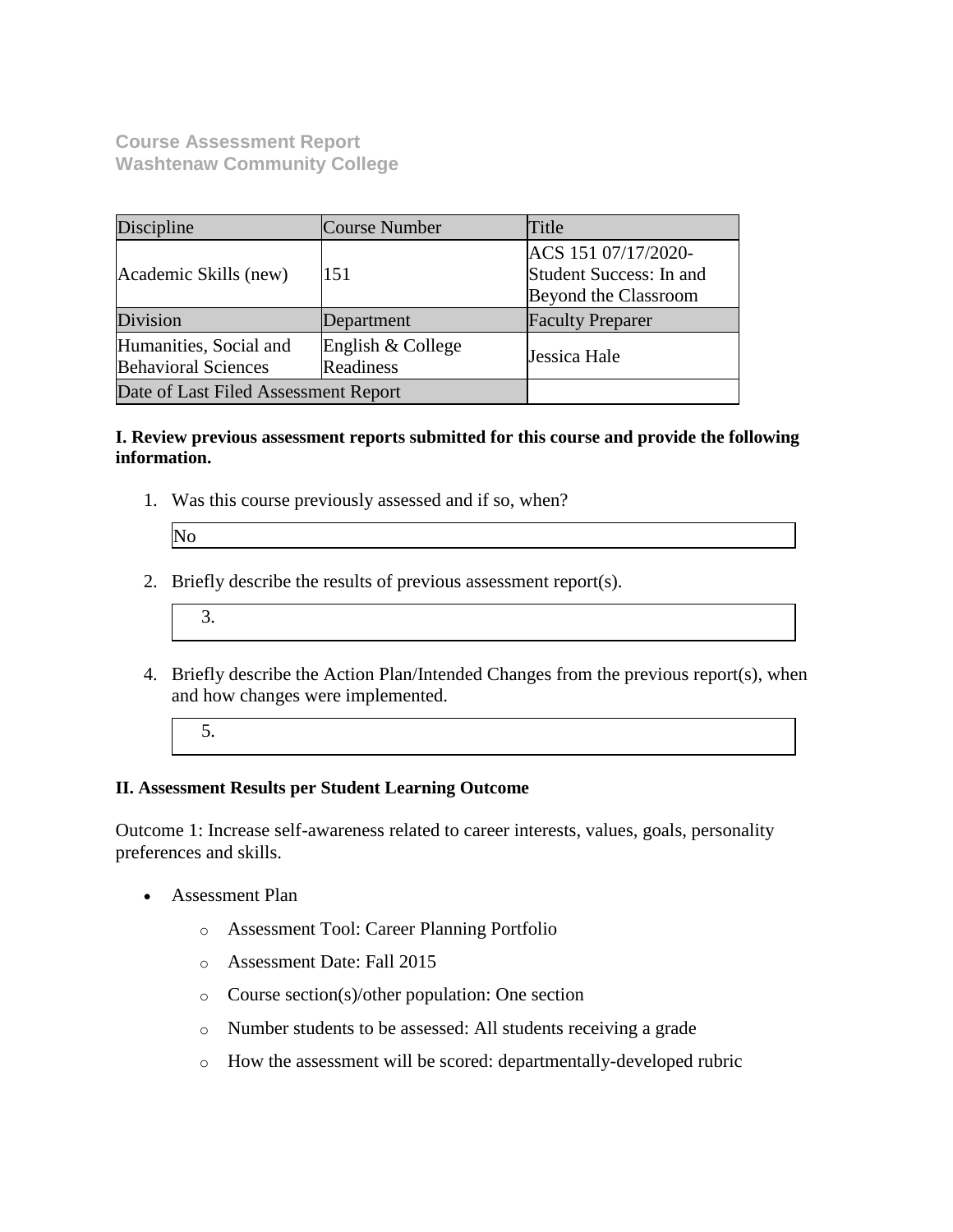- o Standard of success to be used for this assessment: 75% of students who complete the course will receive 70% or higher on the Career Planning Portfolio.
- o Who will score and analyze the data: Academic and Career Skills instructors will score and analyze the data.
- 1. Indicate the Semester(s) and year(s) assessment data were collected for this report.

| Fall (indicate years below) below) | Winter (indicate years) | SP/SU (indicate years)<br>below) |
|------------------------------------|-------------------------|----------------------------------|
| 2019                               | 2020                    | 2019                             |

2. Provide assessment sample size data in the table below.

| # of students enrolled | # of students assessed |
|------------------------|------------------------|
|                        |                        |

3. If the number of students assessed differs from the number of students enrolled, please explain why all enrolled students were not assessed, e.g. absence, withdrawal, or did not complete activity.

This assessment report will examine the DL sections of ACS 151 for Summer 2019 (15 enrolled), Fall 2019 (15 enrolled), and Winter 2020 (18 enrolled).

Special sections of this course were run in Fall and Winter at Ypsilanti High School. These sections are not included in this assessment report.

A total of 23 students across all three sections submitted all of the components of the career portfolio. In terms of the students not assessed, 3 student submitted incomplete career planning portfolios, 22 students did not submit the career portfolio, and 5 were faculty or student withdrawals.

4. Describe how students from all populations (day students on campus, DL, MM, evening, extension center sites, etc.) were included in the assessment based on your selection criteria.

This assessment report will examine the DL sections of ACS 151 for Summer 2019 (15 enrolled), Fall 2019 (15 enrolled), and Winter 2020 (18 enrolled).

Special, face-to-face, sections of this course were run in Fall and Winter at Ypsilanti High School. These sections are not included in this assessment report.

5. Describe the process used to assess this outcome. Include a brief description of this tool and how it was scored.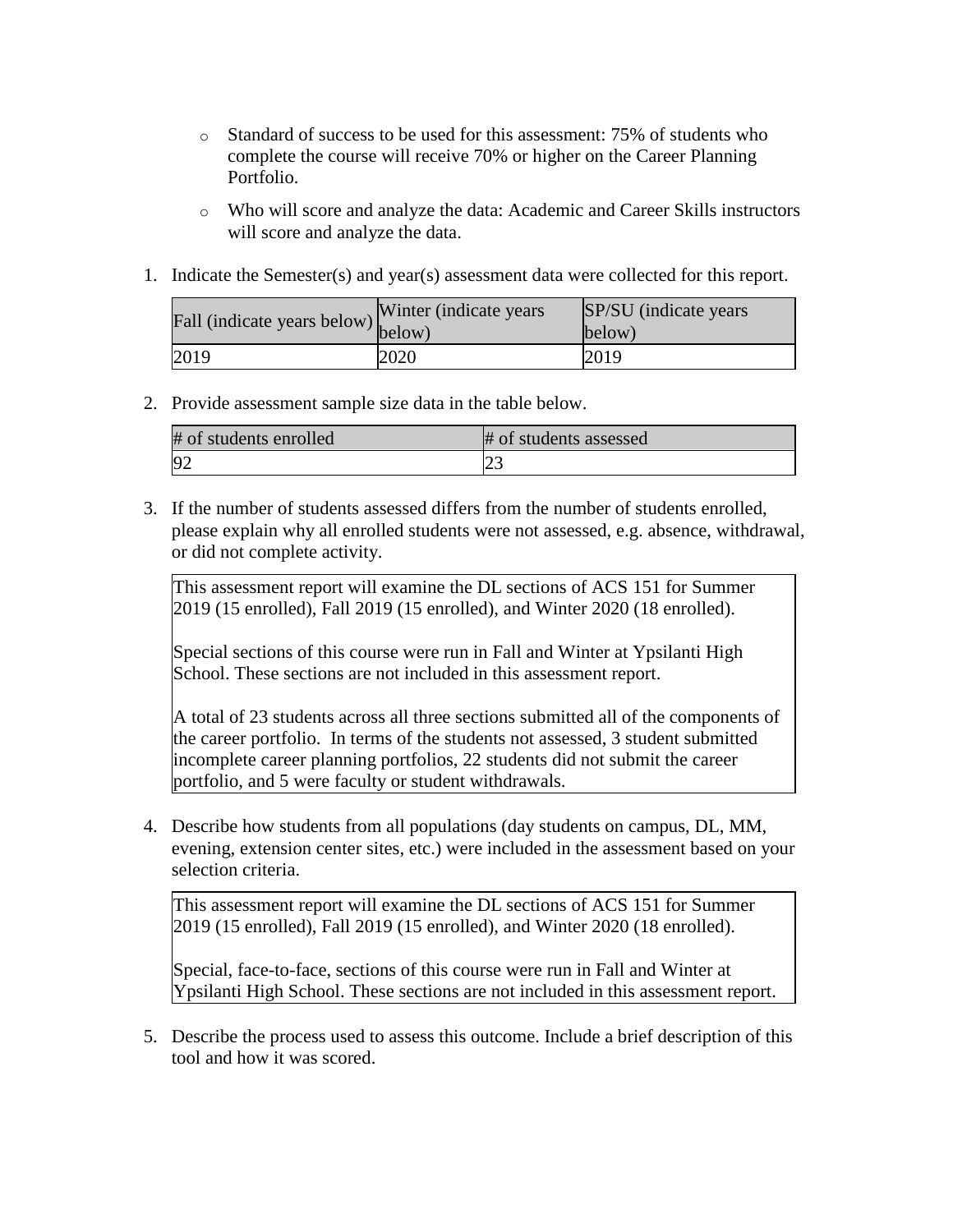The Career Planning Portfolio is comprised of three components: a cover letter, a resume, and a log of time management activities over the course of 10 weeks. To create the cover letter and resume, students must first complete an assessments of skills, interests, and learning styles. Then students are asked to research careers that match their results and examine sample resumes and cover letters in one chosen field. They also receive instruction on how to develop strong resumes and cover letters as well as feedback on their work prior to submitting it as a part of the Career Planning Portfolio.

A departmentally-developed rubric was used to evaluate each of the three components. The faculty member graded the student work using the rubrics (embedded in Bb) as a part of the course. These grades were then uploaded by the instructor into the ACS Instructor Resource Site for analysis across sections.

6. Briefly describe assessment results based on data collected for this outcome and tool during the course assessment. Discuss the extent to which students achieved this learning outcome and indicate whether the standard of success was met for this outcome and tool.

Met Standard of Success: Yes

When examining the Career Planning Portfolio scores as a whole, students met the standard for success as 83% (19/23) of students received a 70% or higher.

The standard of success was also met at the section level, with 80% of students  $(4/5)$  receiving a 70% or higher in Summer 2019, 100%  $(4/4)$  receiving a 70% or higher in Fall 2019, and 79% of students (11/14) receiving a 70% or higher in Winter 2020.

7. Based on your interpretation of the assessment results, describe the areas of strength in student achievement of this learning outcome.

Students were able to meet and exceed the standard for success for the Career Planning Portfolio.

8. Based on your analysis of student performance, discuss the areas in which student achievement of this learning outcome could be improved. If student met standard of success, you may wish to identify your plans for continuous improvement.

The students that completed the Career Planning Portfolio did very well. However, a limitation of the data presented in this report is that it is based on a very small sample size. For the future, increased emphasis needs to be placed on getting more students to complete this work.

To increase the number of students that complete the Career Planning Portfolio, the reviewer examined the scaffolding for this activity built within the course. Students are introduced to resumes and asked to complete a sample resume in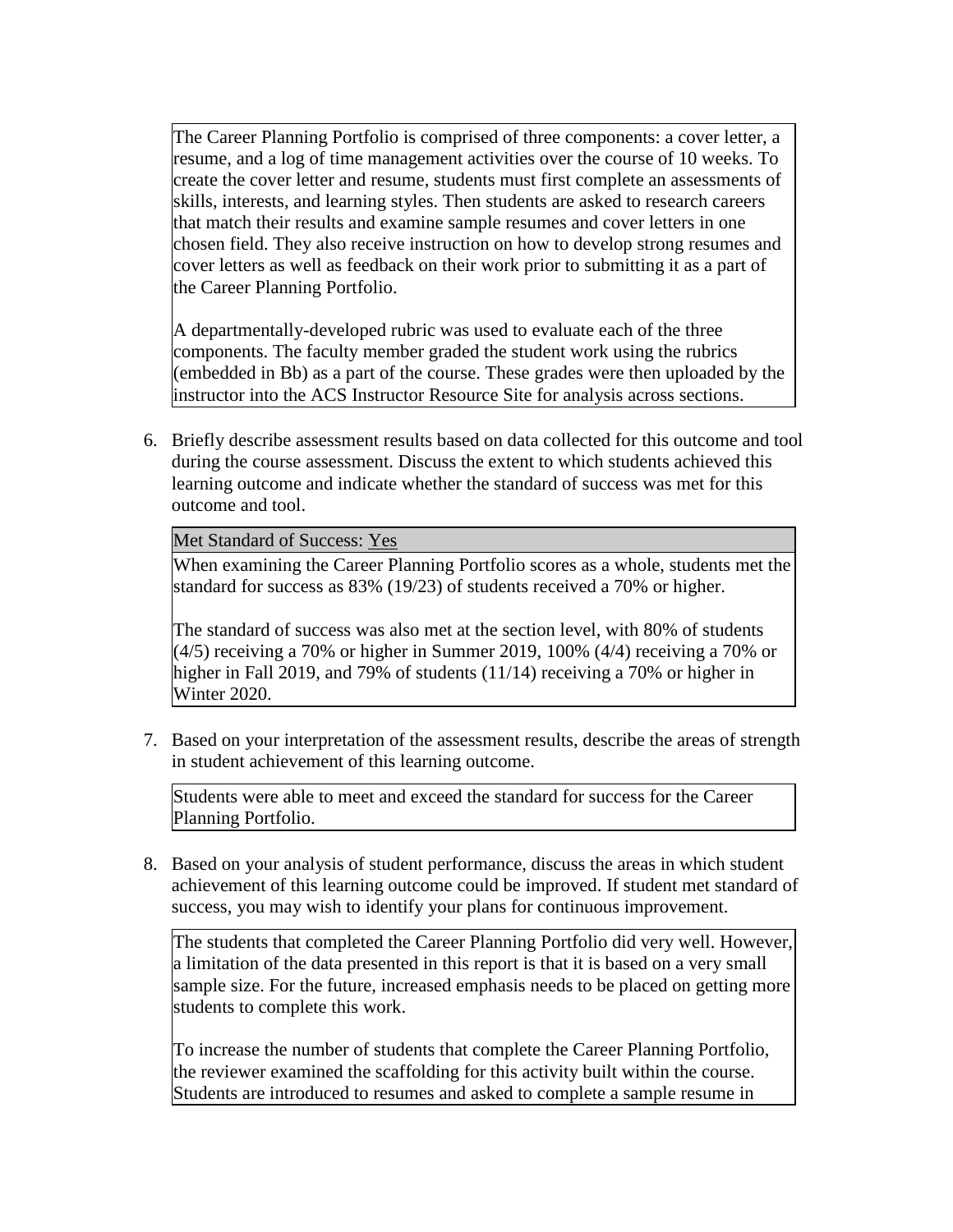week 6 of the course. Students are introduced to cover letters and asked to produce one in week 7 of the course. When comparing the numbers of students that completed drafts to the number of students that completed the Career Planning Portfolio, the numbers of students that completed drafts is higher.

Fall:

- o Draft Resume: 6
- o Draft Cover Letter: 5
- o Completed Portfolio: 4

Summer:

- o Draft Resume: 8
- o Draft Cover Letter: 7
- o Completed Portfolio: 5

# Winter:

- o Draft Resume: 17
- o Draft Cover Letter: 14
- o Completed Portfolio: 14

It would be worthwhile to offer students the opportunity to revise their work for additional points within days of receiving grading feedback. The reduction in time between draft and final submissions might simplify the act of compiling the portfolio, provide students with additional feedback, and result in a greater number of completed projects.

Outcome 2: Identify and improve current personal and academic strengths.

- Assessment Plan
	- o Assessment Tool: Reflective Portfolio
	- o Assessment Date: Winter 2015
	- o Course section(s)/other population: All sections
	- o Number students to be assessed: All students who receive a grade
	- o How the assessment will be scored: departmentally-developed rubric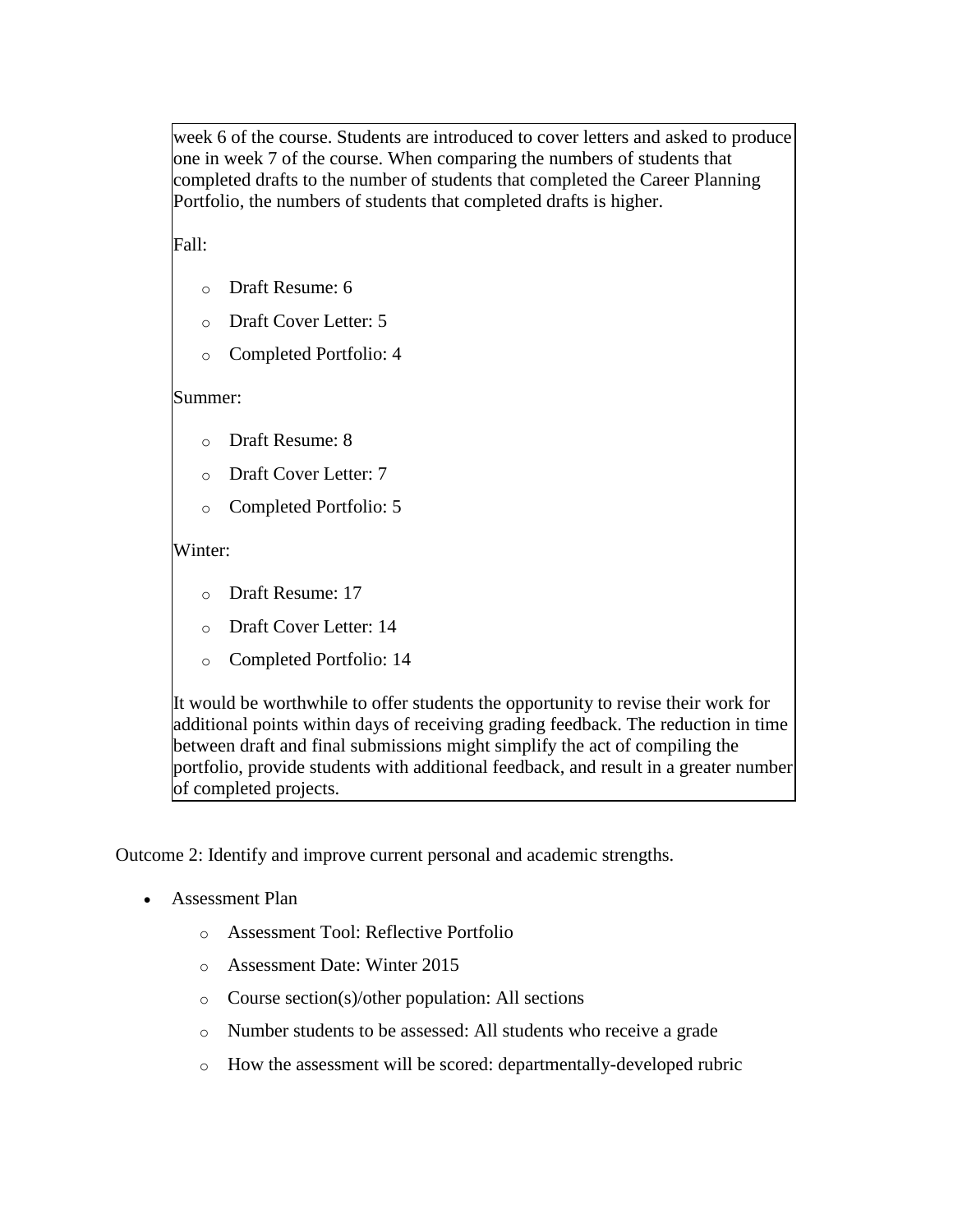- o Standard of success to be used for this assessment: 75% of the students who complete the course will receive 70% or higher on the Reflective Portfolio.
- o Who will score and analyze the data: Academic and Career Skills instructors will score and analyze the data.
- 1. Indicate the Semester(s) and year(s) assessment data were collected for this report.

| Fall (indicate years below) below) | Winter (indicate years) | SP/SU (indicate years)<br>below) |
|------------------------------------|-------------------------|----------------------------------|
| 2019                               | 2020                    | 2019                             |

### 2. Provide assessment sample size data in the table below.

| # of students enrolled | # of students assessed |
|------------------------|------------------------|
|                        | ∠                      |

3. If the number of students assessed differs from the number of students enrolled, please explain why all enrolled students were not assessed, e.g. absence, withdrawal, or did not complete activity.

This assessment report will examine the DL sections of ACS 151 for Summer 2019 (15 enrolled), Fall 2019 (15 enrolled), and Winter 2020 (18 enrolled).

Special sections of this course were run in Fall and Winter at Ypsilanti High School. These sections are not included in this assessment report.

A total of 27 students across all three sections submitted all of the components of the reflective portfolio. In terms of the students not assessed, 16 students did not submit the career portfolio and 5 were faculty or student withdrawals.

4. Describe how students from all populations (day students on campus, DL, MM, evening, extension center sites, etc.) were included in the assessment based on your selection criteria.

This assessment report will examine the DL sections of ACS 151 for Summer 2019 (15 enrolled), Fall 2019 (15 enrolled), and Winter 2020 (18 enrolled).

Special, face-to-face, sections of this course were run in Fall and Winter at Ypsilanti High School. These sections are not included in this assessment report.

5. Describe the process used to assess this outcome. Include a brief description of this tool and how it was scored.

As a culminating project for this course, students need to complete a Reflective Portfolio. The reflective portfolio is comprised of 7 journal entries (1 per course Unit) developed around the course outcomes and objectives. Students must revise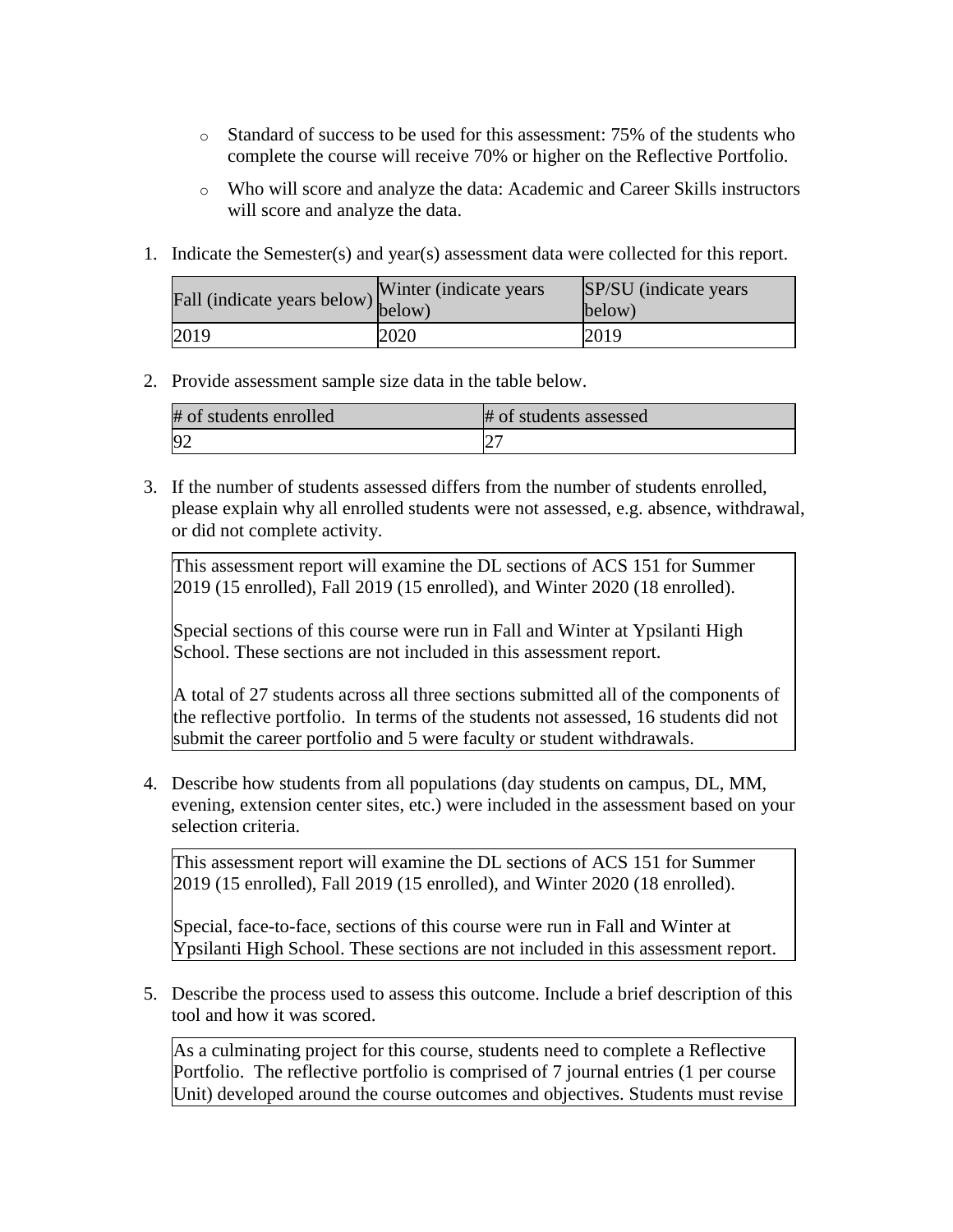each of these journals using the feedback provided by the instructor and compile their best work in the Reflective Portfolio.

A departmentally-created rubric was used to evaluate the Reflective Portfolio. The course faculty member graded the student work using the rubric (embedded in Bb) as a part of the course. These grades were then uploaded by the instructor into the ACS Instructor Resource Site for analysis across sections.

6. Briefly describe assessment results based on data collected for this outcome and tool during the course assessment. Discuss the extent to which students achieved this learning outcome and indicate whether the standard of success was met for this outcome and tool.

Met Standard of Success: Yes

When examining the Reflective Portfolio scores as a whole, students met the standard for success as 100% (27/27) of students received a 70% or higher.

The standard of success was also met at the section level, with 100% of students  $(7/7)$  receiving a 70% or higher in Summer 2019, 100% (5/5) receiving a 70% or higher in Fall 2019, and 100% of students (15/15) receiving a 70% or higher in Winter 2020.

7. Based on your interpretation of the assessment results, describe the areas of strength in student achievement of this learning outcome.

Students were able to meet and exceed the standard for success for the Reflective Portfolio. The Reflective Portfolio allowed students to identify current personal and academic strengths in their own words as well as document self-perceived improvement and develop success strategies for the future.

Students were able to meet the standard for success for this learning outcome in all but one category on the On Course Pre and Post Assessment. The average improvement score for Mastering Self-Management was a 4.44 rather than the 5 points needed to satisfy the standard for success.

While the On Course Pre and Post Assessment provides insight into self-perceived growth and is often a point of pride for students, the instrument has flaws that lead the reviewer to believe the Reflective Portfolio is a stronger measure of student achievement on this outcome.

8. Based on your analysis of student performance, discuss the areas in which student achievement of this learning outcome could be improved. If student met standard of success, you may wish to identify your plans for continuous improvement.

The students that completed the Reflective Portfolio did exceptionally well. While more students completed the Reflective Portfolio than the Career Portfolio or On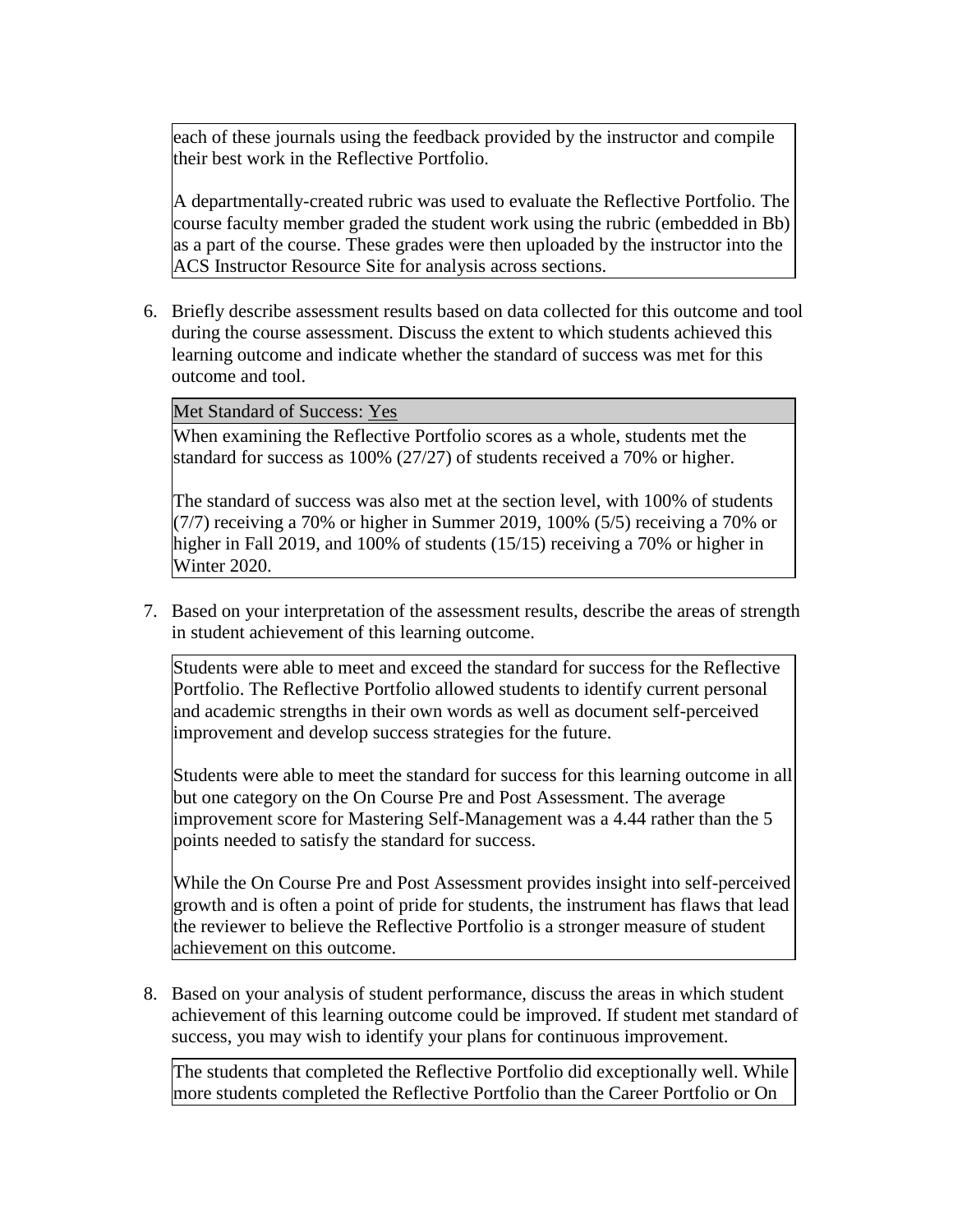Course Pre and Post Assessment than the other two components, the sample size is small. While there were no instances of incomplete reflection portfolios, an increased emphasis needs to be placed on getting more students to complete this work.

To increase the number of students that complete the Reflective Portfolio, the reviewer examined the scaffolding activities that culminate the completed Reflection Portfolio. Students are asked to complete journals in each of the 7 course units. Analysis of the number of journal entries submitted for each Unit showed a general downward trend (Unit 1 had the highest responses rate and Unit 7 the lowest), but no dramatic drops were observed from any one journal to the next (signifying a "sticking point" or problem area for students). Perhaps then, the key to increasing the number of student submissions for the reflection portfolio is to automatically flag students that miss a journal entry for academic intervention. Missed journal assignments could trigger automatic referral to success coaches, who ideally, would help address whatever issues are preventing their success (academic or otherwise), whenever it happens during the course. This policy could be included in the course syllabus and communicated at the beginning of the term.

As far as the Pre and Post Assessment tool is concerned, while the students met the standard for success in most areas, the reviewer has questions about the validity of the tool. Some limitations are outlined below:

1) For student with high pre-assessment scores on any of the principles, the scale itself limits how much they can "improve" relative to other students because they are already at the top of the scale.

2) The range of score changes for an individual student varied greatly in both directions (indicating extreme growth as well as a steep decline). This variation could be the result of a number of factors, but it seems unusual to the reviewer that students would experience dramatic growth in 10 short weeks or that they would lose meaningful ground on principles for which they had already demonstrated strength.

3) This instrument doesn't allow for students to explain their scores or how they approached answering the questions for the pre and post assessment, but rather reduces the learning experience to a number.

4) That number is also problematic because the process of scoring the assessment has proved difficult for students and in several cases, the student reported scores that were not accurate.

Of the two instruments used to assess this outcome, it seems that the Reflective Portfolio is a more effective way for students to share their perceptions of growth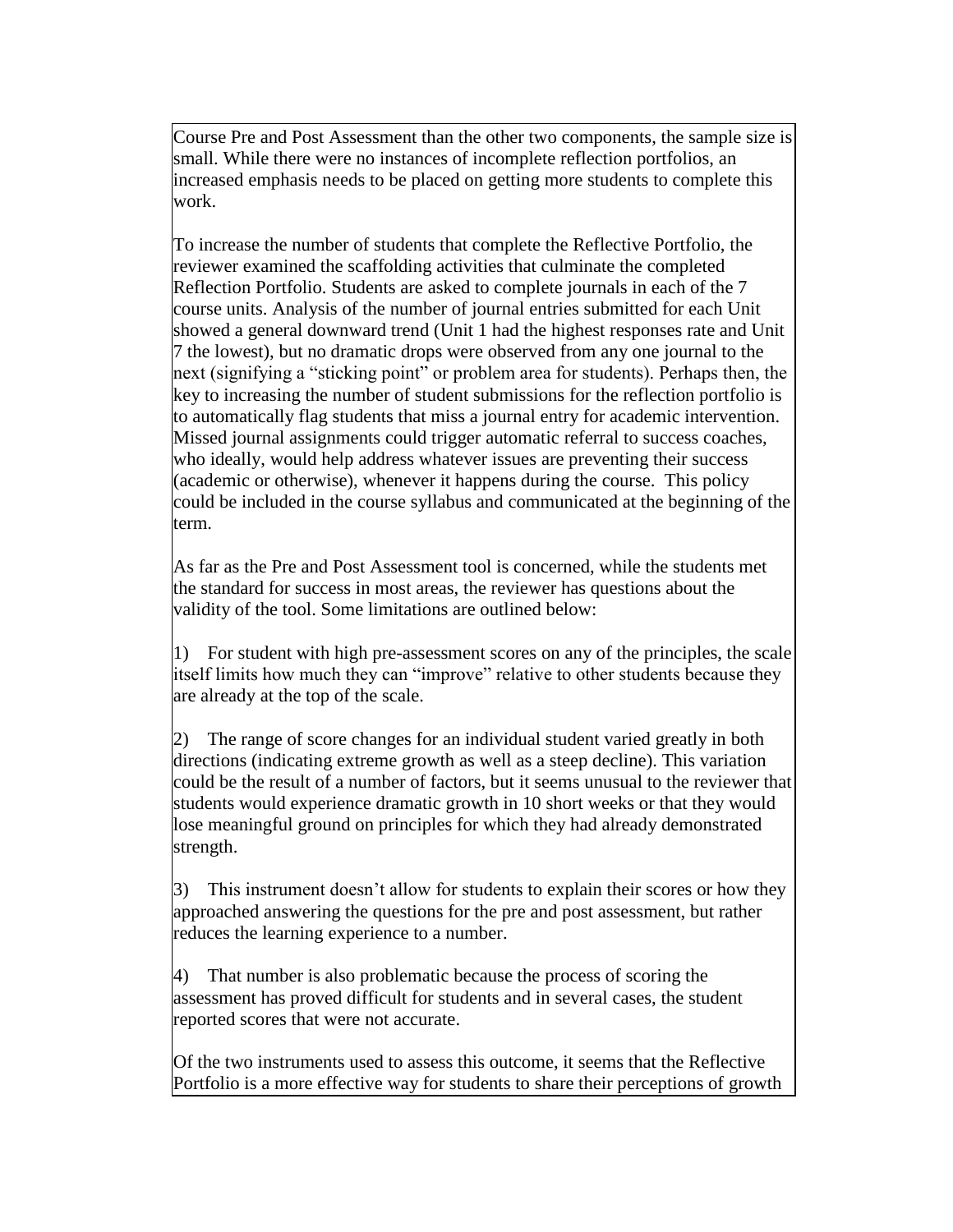over time. Additionally, it doesn't utilize a scoring system that is subject to human mathematical error. In the interest of continuous improvement, it is recommended that this evaluation tool be discarded in favor of the Reflective Portfolio.

Outcome 2: Identify and improve current personal and academic strengths.

- Assessment Plan
	- o Assessment Tool: On Course Self Assessment pre- and post-test; either paper/pencil or online version
	- o Assessment Date: Winter 2015
	- o Course section(s)/other population: All sections
	- o Number students to be assessed: All students enrolled in the course
	- o How the assessment will be scored: On Course rubric
	- o Standard of success to be used for this assessment: An overall improvement of 5 points or more on the 80 point scale
	- o Who will score and analyze the data: Academic and Career Skills instructors will score and analyze the data.
- 1. Indicate the Semester(s) and year(s) assessment data were collected for this report.

| Fall (indicate years below) below) | Winter (indicate years) | SP/SU (indicate years)<br>below) |
|------------------------------------|-------------------------|----------------------------------|
| 2019                               | 2020                    | 2019                             |

2. Provide assessment sample size data in the table below.

| # of students enrolled | # of students assessed |
|------------------------|------------------------|
|                        | $\Omega$<br>ت          |

3. If the number of students assessed differs from the number of students enrolled, please explain why all enrolled students were not assessed, e.g. absence, withdrawal, or did not complete activity.

This assessment report will examine the DL sections of ACS 151 for Summer 2019 (15 enrolled), Fall 2019 (15 enrolled), and Winter 2020 (18 enrolled).

Special sections of this course were run in Fall and Winter at Ypsilanti High School. These sections are not included in this assessment report.

A total of 25 students across all three sections submitted both the pre and post assessment scores. In terms of the students not assessed, 5 were not assessed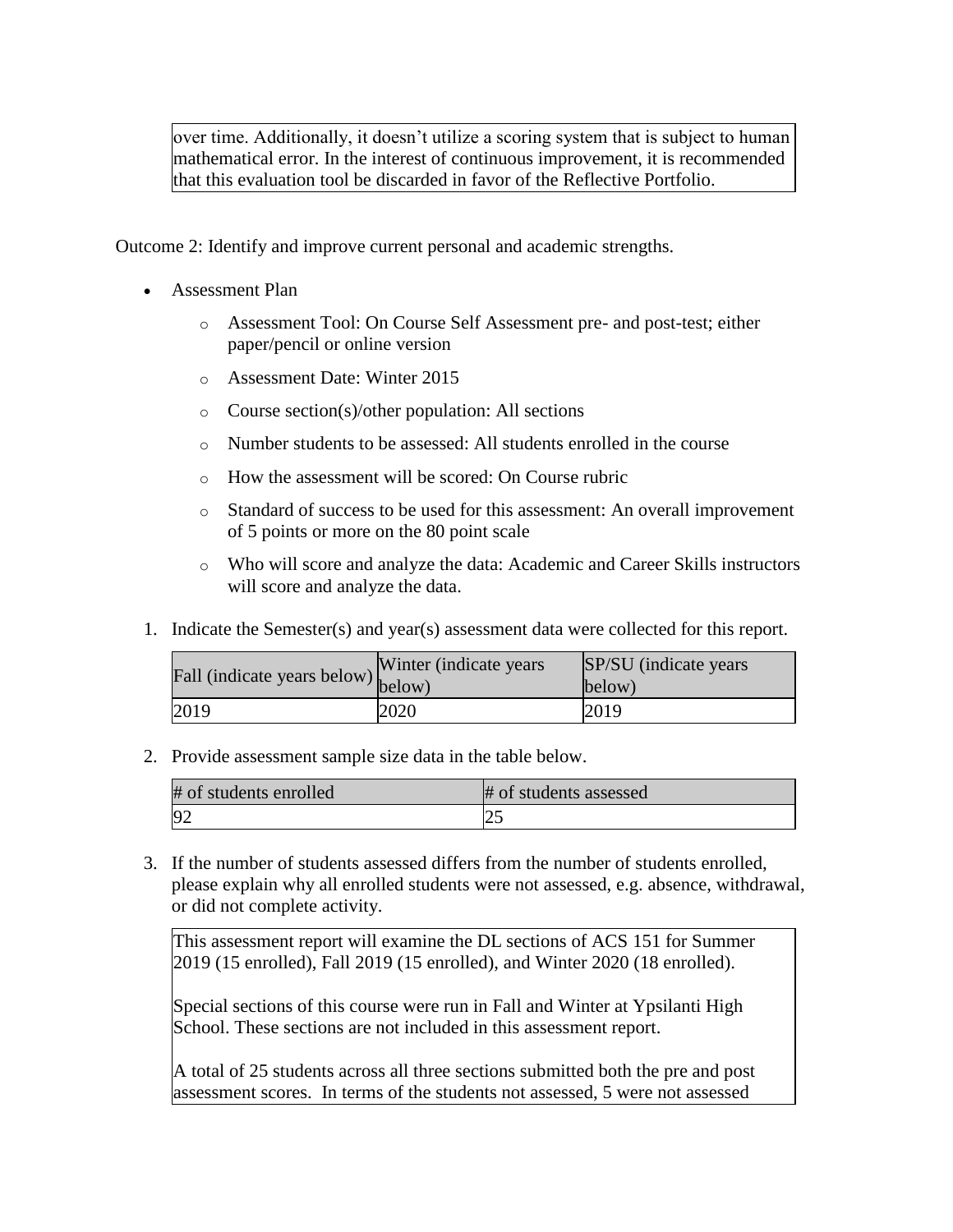because they were faculty or student withdrawals, and the remaining 18 students were not assessed because they did not complete the pre-assessment, postassessment, or both.

4. Describe how students from all populations (day students on campus, DL, MM, evening, extension center sites, etc.) were included in the assessment based on your selection criteria.

This assessment report will examine the DL sections of ACS 151 for Summer 2019 (15 enrolled), Fall 2019 (15 enrolled), and Winter 2020 (18 enrolled).

Special, face-to-face, sections of this course were run in Fall and Winter at Ypsilanti High School. These sections are not included in this assessment report.

5. Describe the process used to assess this outcome. Include a brief description of this tool and how it was scored.

The On Course Pre and Post Assessment is a self-report instrument provided by Cengage in the On Course textbook. It covers eight areas directly related to the objectives of the course: Accepting self-responsibility, discovering selfmotivation, mastering self-management, employing interdependence, gaining selfawareness, adopting life-long learning, employing emotional intelligence, and believing in yourself. The measurement has an 80-point scale. Students are asked to complete a pre-assessment at the beginning of the course (PRE) and a post assessment at the end of the course (POST).

The self-assessments are graded components of the course. The students receive a grade based on completion of the instrument, so as not to incentivize score inflation. To incentivize completion, the pre-and-post test is worth 5% of the final grade for the course. The section instructor is responsible for grading the assessments and uploading the scores to the ACS Instructor Resources site. The results are then compiled by the assessment report preparer for analysis.

6. Briefly describe assessment results based on data collected for this outcome and tool during the course assessment. Discuss the extent to which students achieved this learning outcome and indicate whether the standard of success was met for this outcome and tool.

### Met Standard of Success: No

The analysis of the scores for the On Course PRE and POST assessment revealed that ACS 151 students met the criteria for success (an average improvement of 5 points) on 7 of the 8 On Course principles: Accepting self-responsibility (6.16), discovering self-motivation (8.44), employing interdependence (5.12), gaining self-awareness (8.28), adopting life-long learning (7.16), employing emotional intelligence (7.68), and believing in yourself (6.00). The criteria for success was not met for mastering self-management (4.55).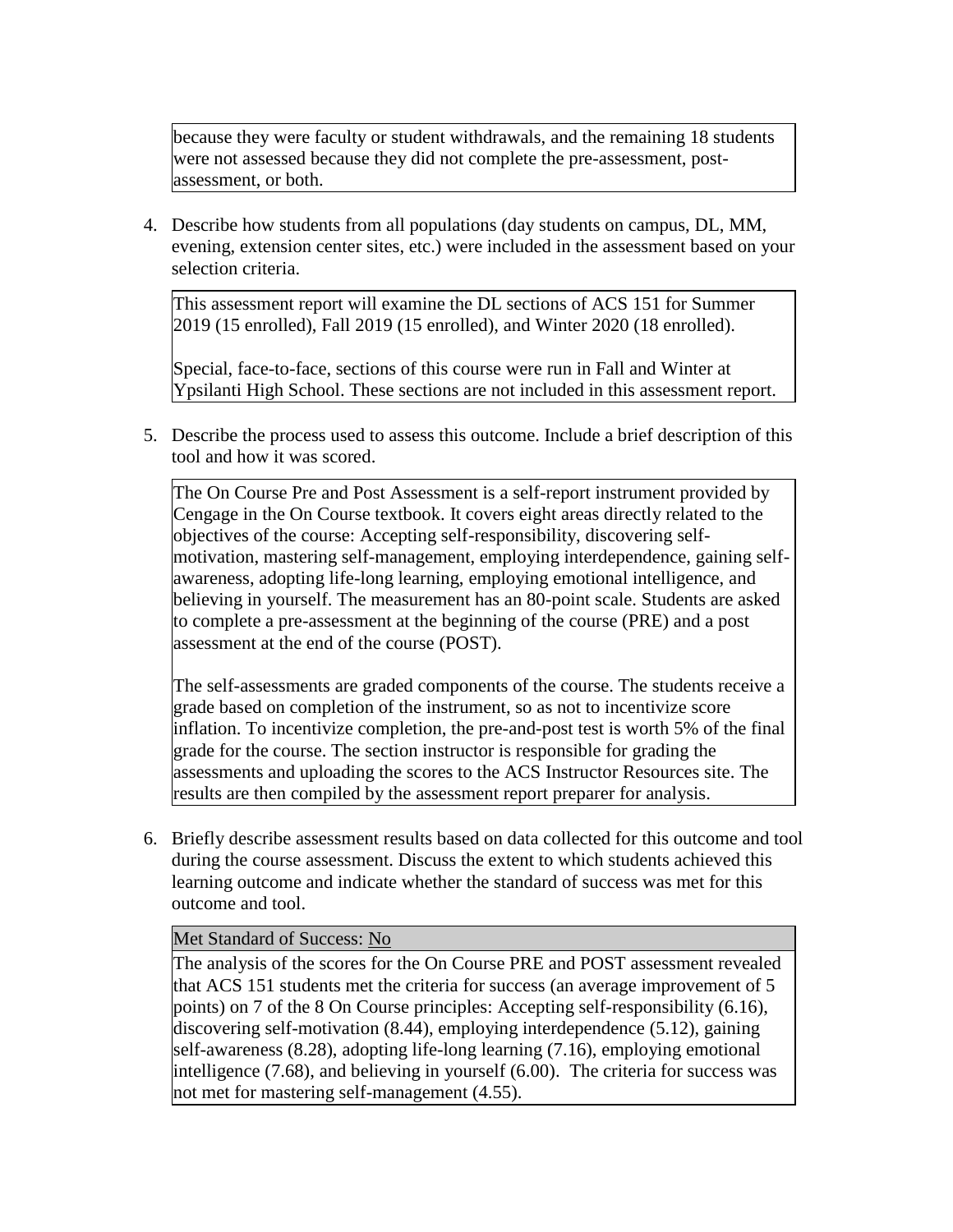7. Based on your interpretation of the assessment results, describe the areas of strength in student achievement of this learning outcome.

Students were able to meet and exceed the standard for success for the Reflective Portfolio. The Reflective Portfolio allowed students to identify current personal and academic strengths in their own words as well as document self-perceived improvement and develop success strategies for the future.

Students were able to meet the standard for success for this learning outcome in all but one category on the On Course Pre and Post Assessment. The average improvement score for Mastering Self-Management was a 4.44 rather than the 5 points needed to satisfy the standard for success.

While the On Course Pre and Post Assessment provides insight into self-perceived growth and is often a point of pride for students, the instrument has flaws that lead the reviewer to believe the Reflective Portfolio is a stronger measure of student achievement on this outcome.

8. Based on your analysis of student performance, discuss the areas in which student achievement of this learning outcome could be improved. If student met standard of success, you may wish to identify your plans for continuous improvement.

The students that completed the Reflective Portfolio did exceptionally well. While more students completed the Reflective Portfolio than the Career Portfolio or On Course Pre and Post Assessment than the other two components, the sample size is small. While there were no instances of incomplete reflection portfolios, an increased emphasis needs to be placed on getting more students to complete this work.

To increase the number of students that complete the Reflective Portfolio, the reviewer examined the scaffolding activities that culminate the completed Reflection Portfolio. Students are asked to complete journals in each of the 7 course units. Analysis of the number of journal entries submitted for each Unit showed a general downward trend (Unit 1 had the highest responses rate and Unit 7 the lowest), but no dramatic drops were observed from any one journal to the next (signifying a "sticking point" or problem area for students). Perhaps then, the key to increasing the number of student submissions for the reflection portfolio is to automatically flag students that miss a journal entry for academic intervention. Missed journal assignments could trigger automatic referral to success coaches, who ideally, would help address whatever issues are preventing their success (academic or otherwise), whenever it happens during the course. This policy could be included in the course syllabus and communicated at the beginning of the term.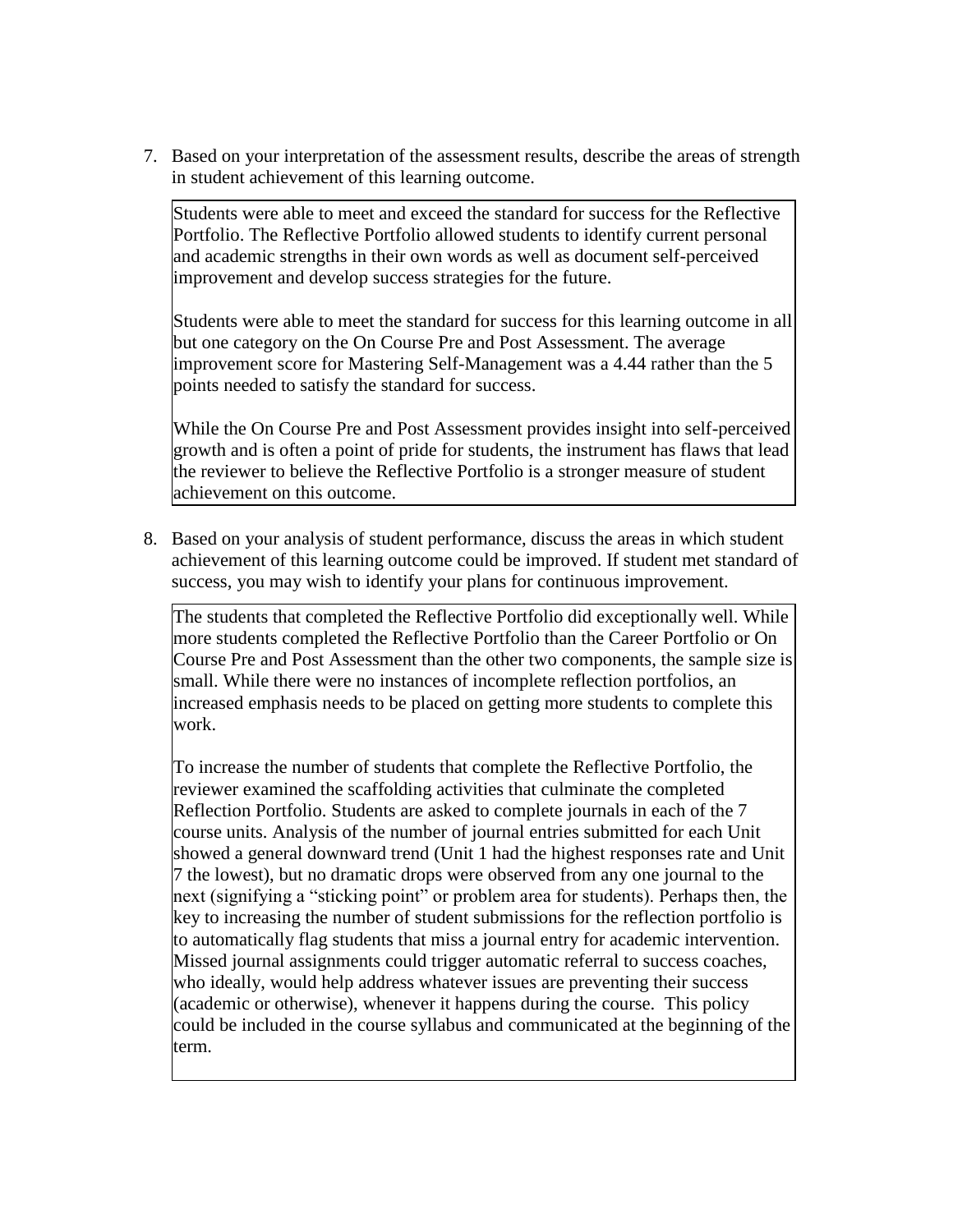As far as the Pre and Post Assessment tool is concerned, while the students met the standard for success in most areas, the reviewer has questions about the validity of the tool. Some limitations are outlined below:

1) For student with high pre-assessment scores on any of the principles, the scale itself limits how much they can "improve" relative to other students because they are already at the top of the scale.

2) The range of score changes for an individual student varied greatly in both directions (indicating extreme growth as well as a steep decline). This variation could be the result of a number of factors, but it seems unusual to the reviewer that students would experience dramatic growth in 10 short weeks or that they would lose meaningful ground on principles for which they had already demonstrated strength.

3) This instrument doesn't allow for students to explain their scores or how they approached answering the questions for the pre and post assessment, but rather reduces the learning experience to a number.

4) That number is also problematic because the process of scoring the assessment has proved difficult for students and in several cases, the student reported scores that were not accurate.

Of the two instruments used to assess this outcome, it seems that the Reflective Portfolio is a more effective way for students to share their perceptions of growth over time. Additionally, it doesn't utilize a scoring system that is subject to human mathematical error. In the interest of continuous improvement, it is recommended that this evaluation tool be discarded in favor of the Reflective Portfolio.

Outcome 3: Identify proven strategies for academic and personal success.

- Assessment Plan
	- o Assessment Tool: Reflective Portfolio
	- o Assessment Date: Winter 2015
	- o Course section(s)/other population: All sections
	- o Number students to be assessed: All students who receive a grade for ACS 151
	- o How the assessment will be scored: departmentally-developed rubric
	- o Standard of success to be used for this assessment: 75% of the students who receive a grade will have a 70% or higher on the Reflective Portfolio.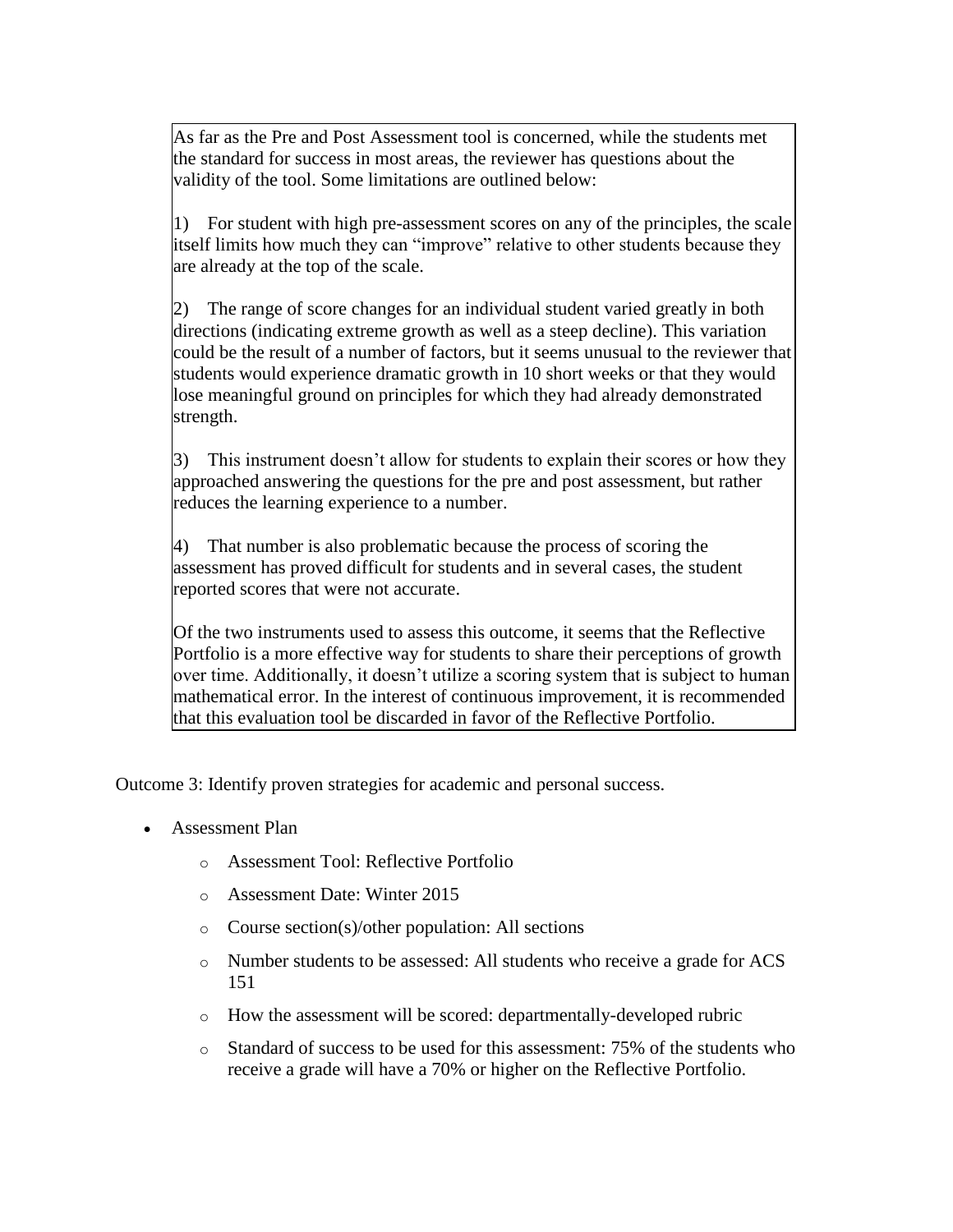- o Who will score and analyze the data: Academic and Career Skills instructors will score and analyze the data.
- 1. Indicate the Semester(s) and year(s) assessment data were collected for this report.

| Fall (indicate years below) below) | Winter (indicate years) | SP/SU (indicate years)<br>below) |
|------------------------------------|-------------------------|----------------------------------|
| 2019                               | 2020                    | 2019                             |

2. Provide assessment sample size data in the table below.

| # of students enrolled | # of students assessed |
|------------------------|------------------------|
|                        |                        |

3. If the number of students assessed differs from the number of students enrolled, please explain why all enrolled students were not assessed, e.g. absence, withdrawal, or did not complete activity.

This assessment report will examine the DL sections of ACS 151 for Summer 2019 (15 enrolled), Fall 2019 (15 enrolled), and Winter 2020 (18 enrolled).

Special sections of this course were run in Fall and Winter at Ypsilanti High School. These sections are not included in this assessment report.

A total of 27 students across all three sections submitted all of the components of the career portfolio. In terms of the students not assessed, 16 students did not complete the career portfolio and 5 were faculty or student withdrawals.

4. Describe how students from all populations (day students on campus, DL, MM, evening, extension center sites, etc.) were included in the assessment based on your selection criteria.

This assessment report will examine the DL sections of ACS 151 for Summer 2019 (15 enrolled), Fall 2019 (15 enrolled), and Winter 2020 (18 enrolled).

Special, face-to-face, sections of this course were run in Fall and Winter at Ypsilanti High School. These sections are not included in this assessment report.

5. Describe the process used to assess this outcome. Include a brief description of this tool and how it was scored.

As a culminating project for this course students need to complete a Reflective Portfolio. The Reflective Portfolio is comprised of 7 journal entries (1 per course Unit) developed around the course outcomes and objectives. Students must revise each of these journals using the feedback provided by the instructor and compile their best work in the Reflective Portfolio.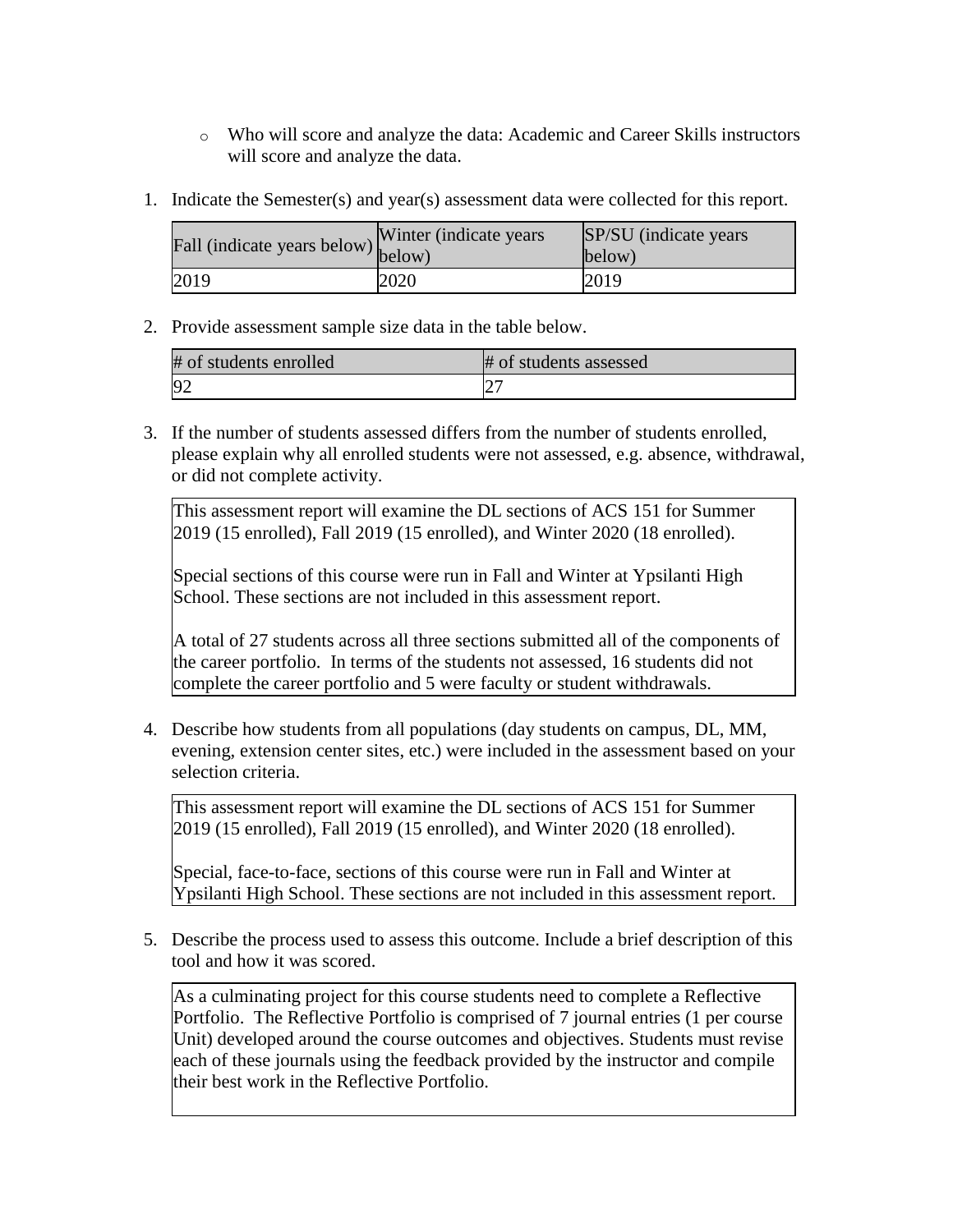A departmentally-created rubric was used to evaluate the Reflective Portfolio. The course faculty member graded the student work using the rubric (embedded in Bb) as a part of the course. These grades were then uploaded by the instructor into the ACS Instructor Resource Site for analysis across sections.

6. Briefly describe assessment results based on data collected for this outcome and tool during the course assessment. Discuss the extent to which students achieved this learning outcome and indicate whether the standard of success was met for this outcome and tool.

Met Standard of Success: Yes

When examining the Reflective Portfolio scores as a whole, students met the standard for success as 100% (27/27) of students received a 70% or higher.

The standard of success was also met at the section level, with 100% of students  $(7/7)$  receiving a 70% or higher in Summer 2019, 100% (5/5) receiving a 70% or higher in Fall 2019, and 100% of students (15/15) receiving a 70% or higher in Winter 2020.

7. Based on your interpretation of the assessment results, describe the areas of strength in student achievement of this learning outcome.

Students were able to meet and exceed the standard for success for the Reflective Portfolio.

8. Based on your analysis of student performance, discuss the areas in which student achievement of this learning outcome could be improved. If student met standard of success, you may wish to identify your plans for continuous improvement.

The students that completed the Reflective Portfolio did exceptionally well. While more students completed the Reflective Portfolio than the Career Portfolio or On Course Pre and Post Assessment than the other two components, the sample size is still small. While there were no instances of incomplete Reflection Portfolios, an increased emphasis needs to be placed on getting more students to complete this work.

To increase the number of students that complete the Reflective Portfolio, the reviewer examined the scaffolding activities that culminate in the completed Reflection Portfolio. Students are asked to complete journals in each of the 7 course units. Analysis of the number of journal entries submitted for each Unit showed a general downward trend (Unit 1 had the highest responses rate and Unit 7 the lowest), but no dramatic drops were observed from any one journal to the next (signifying a "sticking point" or problem area for students).

Perhaps then, the key to increasing the number of student submissions for the Reflection Portfolio is to automatically flag students that miss a journal entry for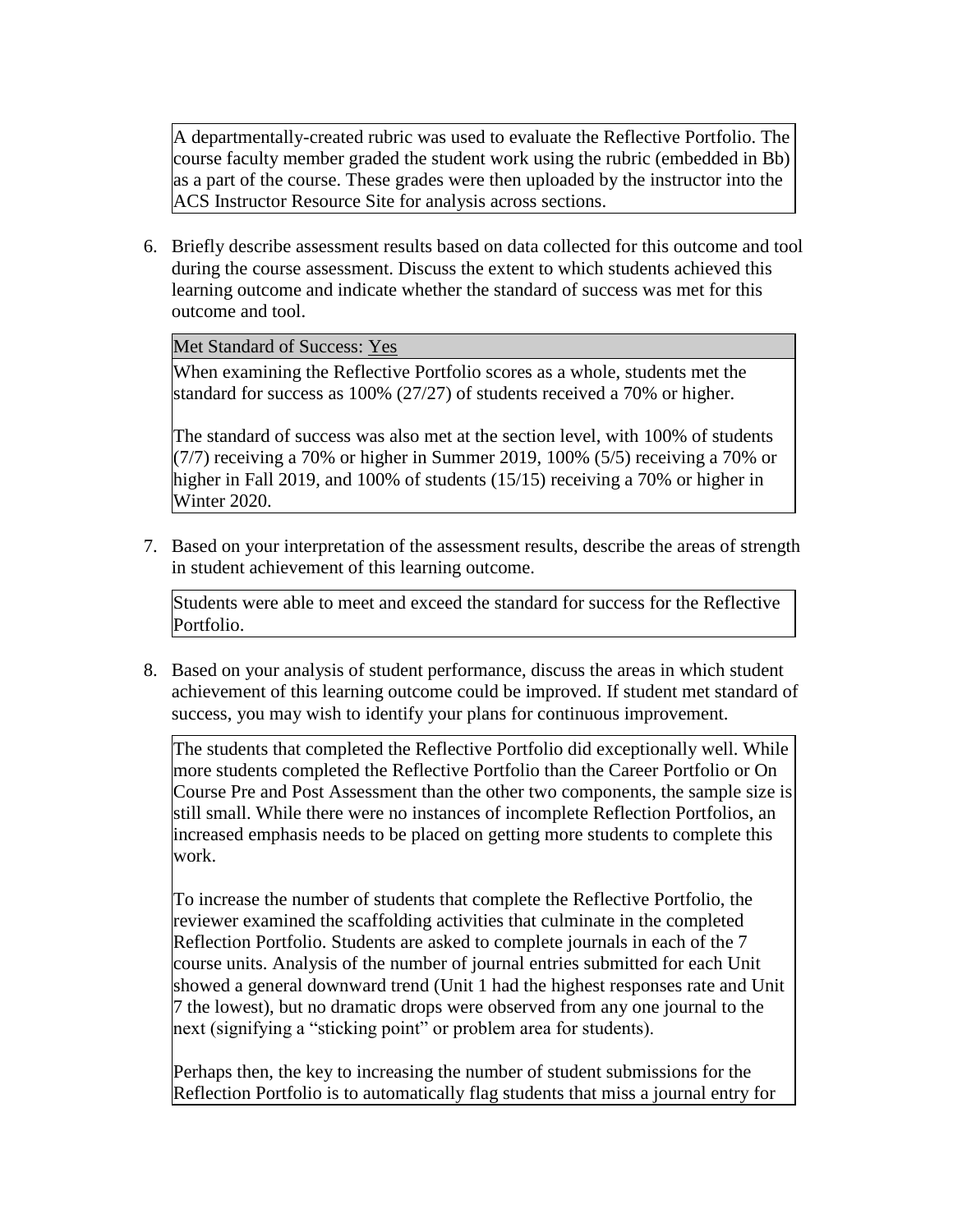academic intervention. Missed journal assignments could trigger automatic referral to success coaches, which ideally, would help address whatever issues are preventing their success (academic or otherwise), whenever it happens during the course. This policy could be included in the course syllabus and communicated at the beginning of the term.

# **III. Course Summary and Intended Changes Based on Assessment Results**

1. Based on the previous report's Intended Change(s) identified in Section I above, please discuss how effective the changes were in improving student learning.

N/A

2. Describe your overall impression of how this course is meeting the needs of students. Did the assessment process bring to light anything about student achievement of learning outcomes that surprised you?

Data indicates that, overall, this course is meeting the needs of students. That said, the process brought to light a few areas that could be improved.

1) The completion rate of the assessment tools was low, and participation differed by instrument. The Career Planning Portfolio and On Course Pre and Post Assessment were not completed by students at the same rate as the Reflective Portfolio. This disparity requires further investigation, but it seems that focusing on increasing the number of projects submitted should be an emphasis.

2) The student writing in the Reflective Portfolio seemed to more accurately address student progress towards course outcomes than the On Course Pre and Post Assessment. In addition, the structure of the On Course Pre and Post Assessment was problematic (limiting the room for student improvement for those with high pre-assessment scores and scores were cumbersome to accurately calculate).

3) The content of the Reflective Portfolio addressed both Outcome 2 and Outcome 3. As a result, it is recommended that these Outcomes be revised and combined.

3. Describe when and how this information, including the action plan, was or will be shared with Departmental Faculty.

The information brought to light in this assessment report will be shared at the English and College Readiness department meeting and made available through the ACS Instructor Resource site.

4.

Intended Change(s)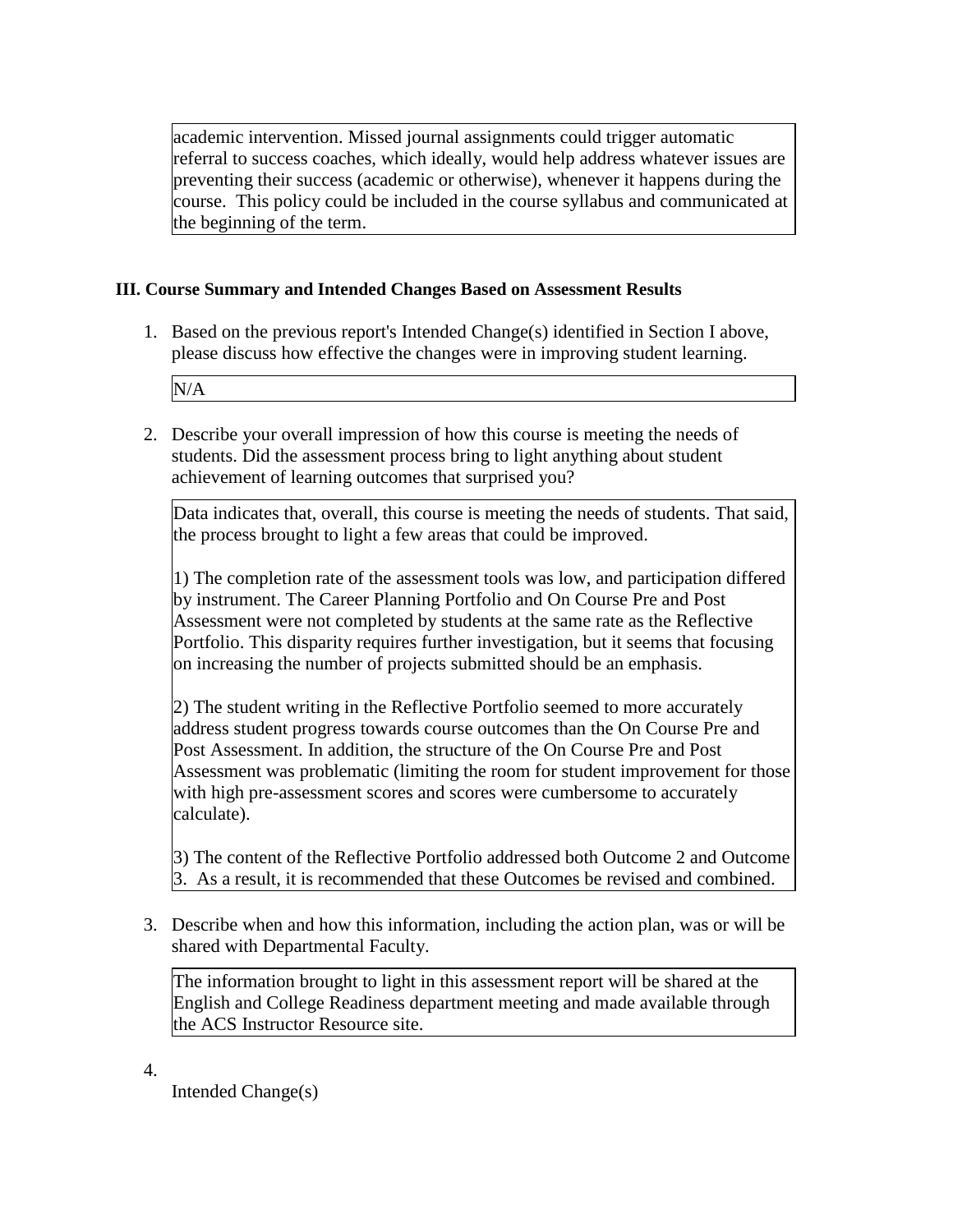| <b>Intended Change</b>                                                           | Description of the<br>change                                                                                                                                                                                                                                                                                                                                                     | Rationale                                                                                                                                                                                                                                                                | Implementation<br>Date |
|----------------------------------------------------------------------------------|----------------------------------------------------------------------------------------------------------------------------------------------------------------------------------------------------------------------------------------------------------------------------------------------------------------------------------------------------------------------------------|--------------------------------------------------------------------------------------------------------------------------------------------------------------------------------------------------------------------------------------------------------------------------|------------------------|
| Outcome Language                                                                 | Revise and combine<br>Outcomes 2 and 3.                                                                                                                                                                                                                                                                                                                                          | The content of the<br>Reflective Portfolio<br>addressed both<br>Outcome 2 and<br>Outcome 3.                                                                                                                                                                              | 2021                   |
| <b>Assessment Tool</b>                                                           | Discontinue use of<br>the On Course Pre<br>and Post<br>Assessment as an<br>assessment tool.                                                                                                                                                                                                                                                                                      | The student writing<br>in the Reflective<br>Portfolio seemed to<br>more accurately<br>address student<br>progress towards<br>course outcomes.<br>Additionally, the<br>structure and<br>scoring of the On<br><b>Course Pre and Post</b><br>Assessment was<br>problematic. | 2021                   |
| Course Materials<br>(e.g. textbooks,<br>handouts, on-line<br>ancillaries)        | Create a course<br>policy that allows<br>students to resubmit time between draft<br>their resume and<br>cover letter drafts<br>for additional points simplify the act of<br>immediately after<br>receiving graded<br>feedback. This<br>policy could be<br>included in the<br>course syllabus and greater number of<br>communicated at<br>the beginning of the projects.<br>term. | The reduction in<br>and final<br>submissions might<br>compiling the<br>portfolio, provide<br>students with<br>additional feedback,<br>and result in a<br>completed                                                                                                       | 2021                   |
| <b>Course Materials</b><br>(e.g. textbooks,<br>handouts, on-line<br>ancillaries) | Create an early<br>intervention policy<br>for students that do<br>not submit journal<br>entries. This policy<br>could be included in help address<br>the course syllabus<br>and communicated<br>at the beginning of<br>the term.                                                                                                                                                 | Missed journal<br>assignments could<br>trigger referral to<br>success coaches,<br>who ideally, would<br>whatever issues are<br>preventing their<br>success (academic<br>or otherwise),                                                                                   | 2021                   |